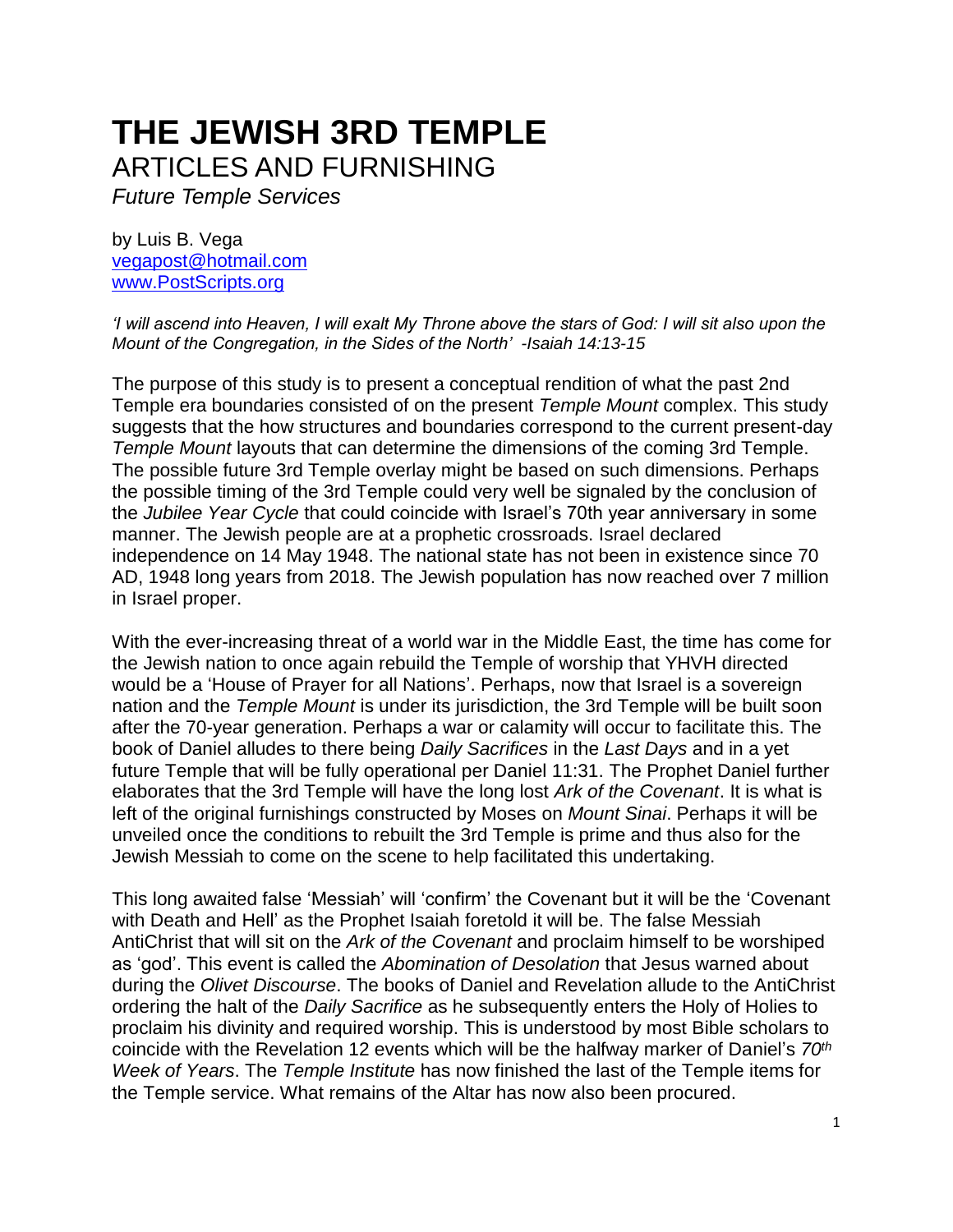## **The Covenant with the Many**

The Priestly Orders are trained and ready for service. The *Ark of the Covenant* will not be replicated as it is to be retrieved. Many believe that it is hidden and at the right time, it will appear to be placed in the 3rd Temple's *Holy of Holies*. Another group called the *Temple Mount Faithful* has the *Cornerstones* ready to be set in place. Also, due to DNA and current science, the *Red Heifer* is also being procured. They are needed to purify the *Temple Mount* when it will be ready for consecration that is required before any building is allowed or the Daily Sacrifices to begin. There is a DNA related ancestry registry database of those of the Aaronic priestly lineage that will serve as the Priests. It has been stated. 'We are very close; all we need is for Messiah to come'. The possible scenarios for the building of the 3rd Temple are as follows.

A treaty with the 'Many' is declared and recognized by the world and the 'Covenant' with Israel is confirmed in exchange for the construction of the 3rd Temple. The right to rebuilt on the *Temple Mount* could be the result of a spoil obtained by a possible all-out military and religious Islamic assault as alluded in the *Psalm 83 War*. This war may not be directly against the nation states but rather the paramilitary factions of the various Muslim groups dedicated at the destruction of Israel. This war would result in Israel's enemies being supernaturally defeated and the Muslim threat to Israel's security subdued to such a degree that she will abide in 'cities without walls' in preparation for the later Gog-Magog invasion of Ezekiel 38-39. There are many theories of where the Temple is to be built. This study strongly suggests that the speculative position is on the site that it is over the *Dome of the Tablets*.

This would religiously and politically accommodate the *Dome of the Rock* from having to be altered in any way, shape or form. Another possible scenario that would allow the construction of the 3rd Temple is an earthquake. An earthquake could demolish the *Dome of the Rock* and make way for the 3rd Temple. Jerusalem has 2 fault lines that intersect at the *Temple Mount*; 1 earthquake fault line runs north-south, the 2nd fault runs east-west. Both earthquake fault lines converge at the *Kidron Valley.* These fault lines could facilitate the splitting of Jerusalem when Jesus returns as described in Zachariah. It is understood that the 3rd Temple will be modeled after the one that was refurbished by King Herod. In reality, the 2nd Temple was built by Zerubbabel.

It replace the 1st Temple of Solomon that was destroyed on the *9th of Av*. It last stood until its destruction in 70 AD by the Roman Prince Titus with 4 major Roman Legions to include the infamous 8th and 10th Legions on *9th of Av.* There has been an amazing discovery of a mathematical dimensional code of prophecy revealed in David Flynn's book, titled *Temple, Center of Time*. In it, he postulates that the *Dome of the Tablets* is where the *Holy of Holies* should be, which this study strongly concurs with. From that reference point, 'time' can be measured to specific dates directly related to the effects of the *Temple Mount* throughout history. To test this theory, an illustration of the possible future 3rd Temple is overlaid on the *Temple Mount* based on perhaps what could be a pivotal clue using the *Fibonacci Ratio*. The theory presented here is that mathematically, the first *phi ratio* 'spiral' from the *Dome of the Rock* projects out to the *Dome of the Tablets.*